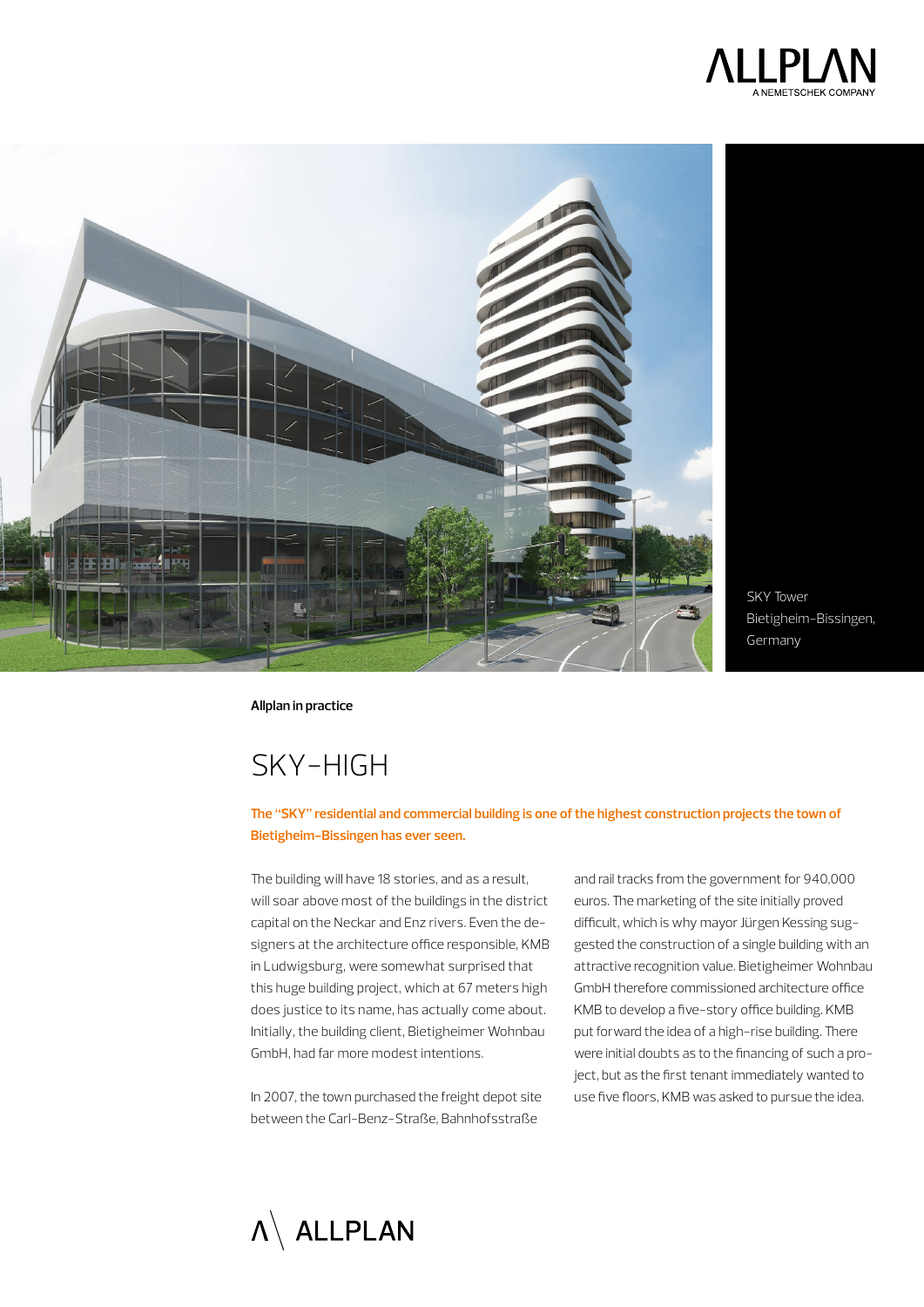

In the pre-design phase, ten different three-dimensional high-rise models were produced, all of which were created with Allplan. Ultimately, a decision was made in favor of the current tower option, the construction of which is already under way. Surprisingly, the concept design in its original form was directly accepted by the town authorities and the full 18 stories were approved. The first 10 floors are intended for commercial units from  $95 \text{ m}^2$  to  $345$  m<sup>2</sup>, and the top eight for condominiums. The 24 two- to four-room apartments measure between around 70 and 170 square meters. The average price per square meter is approximately 4,200 euros. Two penthouses, each covering around 200 m<sup>2</sup> over two levels, are the "pinnacle" of residential comfort.

Bietigheimer Wohnbau GmbH is marketing the SKY Tower under the "BW individual" brand, which sets high standards with regard to location, architecture, space allocation plans, materials and equipment solutions. Consequently, size isn't the only thing that matters at SKY. The facade design makes the building a real eye-catcher. White, dynamically curved projections, which permit balconies that extend around the entire building, are incorporated between the darker, fully-glazed sections in a sandwich design. Residents in the upper floors are therefore guaranteed a fantastic view across the Enz valley, not to mention fresh "mountain air".

#### **PROJECT INFORMATION AT A GLANCE**

- **> Focus:** Residential and commercial building
- **> Software used:** Allplan Architecture
- **> Project data:**
- **> Client:** Bietigheimer Wohnbau GmbH
- **> Architect:** KMB
- **> Construction start date:** August 2014
- **> Completion:** July/August 2016

With real wood parquet flooring and underfloor heating, aluminum windows with triple glazing, high-quality plumbing installations and large tiles, the SKYinterior is just as good as the exterior.

The design of this striking and upscale giant posed particular challenges for KMB, and made partnerships with new engineers necessary. For example, a wind expert was needed to ensure the secure attachment of the floor coverings for the balconies, which are subject to huge forces at high wind speeds. In addition, acceleration surveys had to be drawn up for the movements of the high-rise tower. A further challenge was the noise control against rail traffic from the adjacent rail station. The height of 60 meters also required the integration of a second elevator and an additional emergency exit staircase for fire protection reasons.